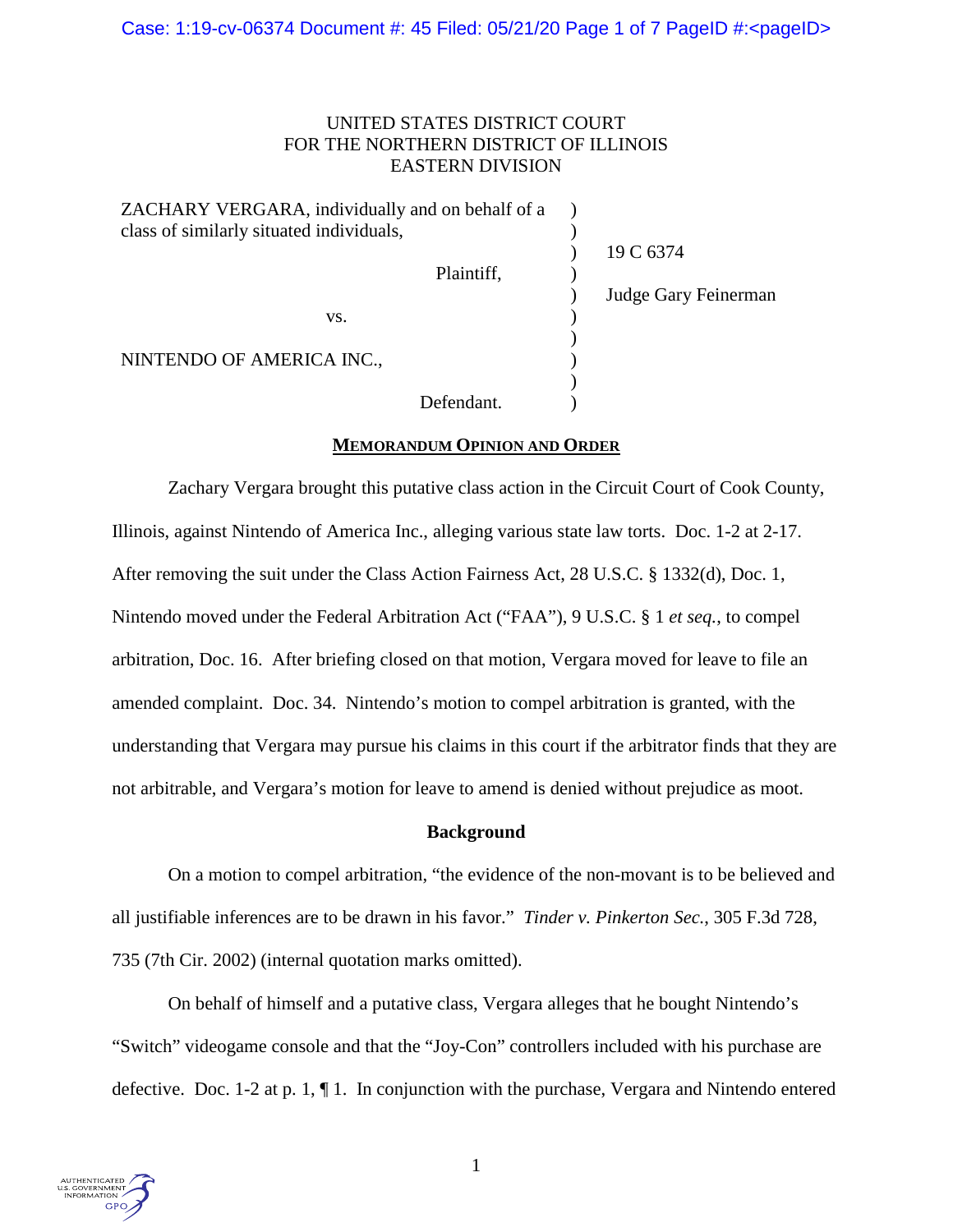into an End-User License Agreement ("EULA"). Doc. 17 at 7-10, 13-16. Two provisions are pertinent here. Section 7(A) provides: "Any matter we are unable to resolve and all disputes or claims arising out of or relating to this Agreement, including its formation, enforceability, performance, or breach (each, a 'Claim'), with the exception of the matters described in section 7(C) below, shall be finally settled by binding arbitration administered by the American Arbitration Association [("AAA")] in accordance with the provisions of its Commercial Arbitration Rules and the supplementary procedures for consumer-related disputes … ." Doc. 18 at 7. Section 7(C), in turn, provides in relevant part that "Section 7(A) does not apply to any Claim … that may be brought in small-claims court." *Id*. at 8.

#### **Discussion**

Section 2 of the FAA states, in relevant part:

A written provision in any … contract evidencing a transaction involving commerce to settle by arbitration a controversy thereafter arising out of such contract or transaction … shall be valid, irrevocable, and enforceable, save upon such grounds as exist at law or in equity for the revocation of any contract.

9 U.S.C. § 2. Section 2 "mandates enforcement of valid, written arbitration agreements," *Tinder*, 305 F.3d at 733, and "embodies both a liberal federal policy favoring arbitration and the fundamental principle that arbitration is a matter of contract," *Gore v. Alltel Commc'ns, LLC*, 666 F.3d 1027, 1032 (7th Cir. 2012) (internal quotation marks omitted). "[B]ecause arbitration is a matter of contract, a party cannot be required to submit to arbitration any dispute which he has not agreed so to submit." *Ibid*. (internal quotation marks omitted). "Under the FAA, arbitration should be compelled if three elements are present: (1) an enforceable written agreement to arbitrate, (2) a dispute within the scope of the arbitration agreement, and (3) a refusal to arbitrate." *Scheurer v. Fromm Family Foods LLC*, 863 F.3d 748, 752 (7th Cir. 2017). "To give effect to the federal policy favoring private arbitration, the FAA provides for stays of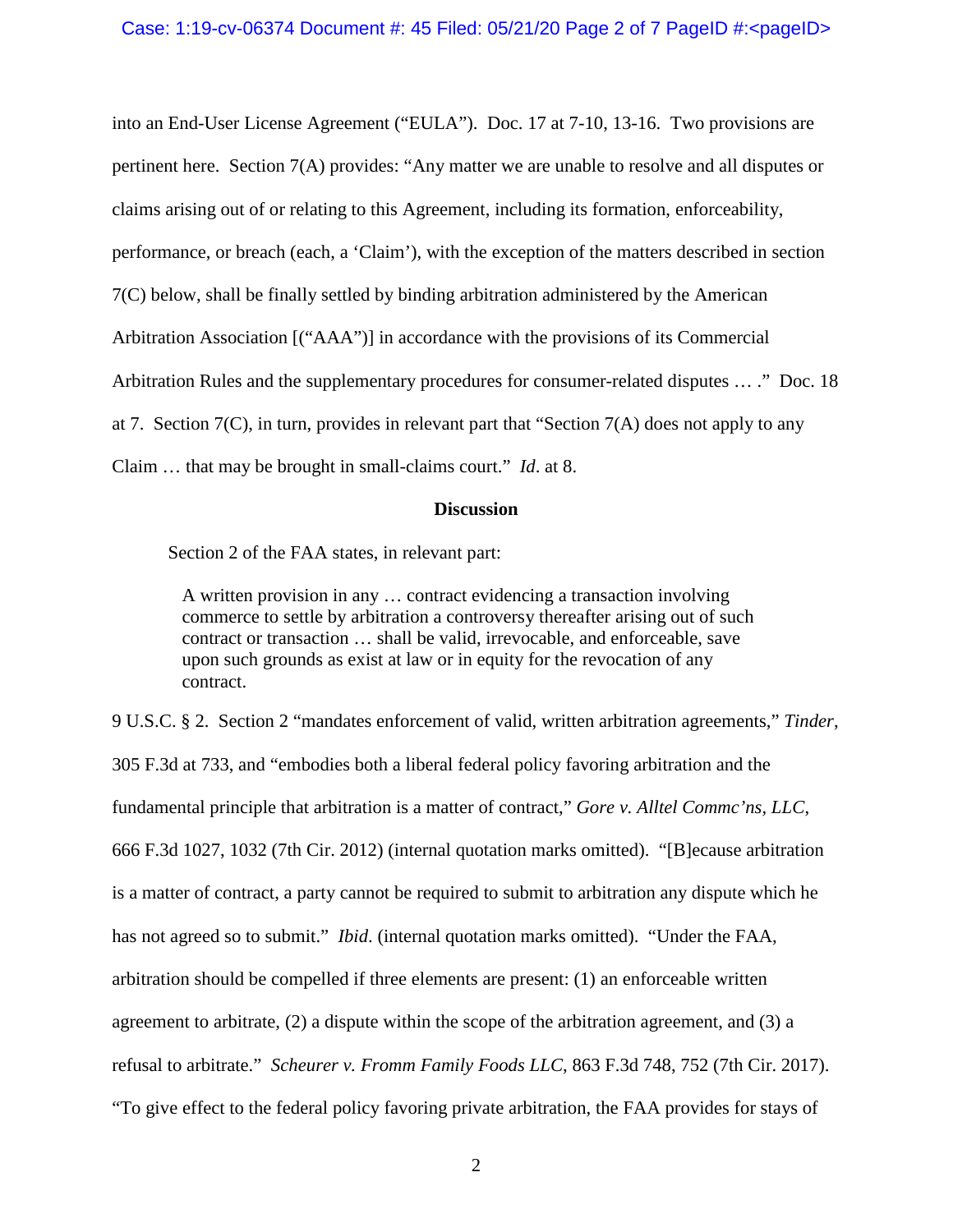#### Case: 1:19-cv-06374 Document #: 45 Filed: 05/21/20 Page 3 of 7 PageID #:<pageID>

litigation when an issue presented in the case is referable to arbitration." *Tinder*, 305 F.3d at 733 (citing 9 U.S.C. § 3).

Courts "evaluate agreements to arbitrate under the same standards as any other contract," *ibid*., which include "all general principles of state law," *Green v. U.S. Cash Advance Ill., LLC*, 724 F.3d 787, 791 (7th Cir. 2013). *See Gore*, 666 F.3d at 1032 ("'[C]ourts must place arbitration agreements on equal footing with other contracts, and enforce them according to their terms.'") (quoting *AT&T Mobility LLC v. Concepcion*, 563 U.S. 333, 339 (2011)). When "determin[ing] whether a contract's arbitration clause applies to a given dispute, federal courts apply state-law principles of contract formation," but "[o]nce it is clear … that the parties have a contract that provides for arbitration of some issues between them, any doubt concerning the scope of the arbitration clause is resolved in favor of arbitration as a matter of federal law." *Ibid*. Accordingly, "a court may not deny a party's request to arbitrate an issue unless it may be said with positive assurance that the arbitration clause is not susceptible of an interpretation that covers the asserted dispute." *Ibid*. (internal quotation marks omitted). "[J]ust as in summary judgment proceedings, a party cannot avoid compelled arbitration by generally denying the facts upon which the right to arbitration rests; the party must identify specific evidence in the record demonstrating a material factual dispute for trial." *Tinder*, 305 F.3d at 735; *see also Am. Int'l Specialty Lines Ins. Co. v. Elec. Data Sys. Corp.*, 347 F.3d 665, 671 (7th Cir. 2003) ("A trial to determine arbitrability is required … only if the issue that an evidentiary hearing would resolve is fairly contestable.").

Vergara does not dispute that Section 7(A) of the EULA is a valid, written arbitration provision. Vergara instead maintains that Section 7(A) does not extend to this suit because his claims fall within the Section 7(C) carve-out for claims that could have been brought in small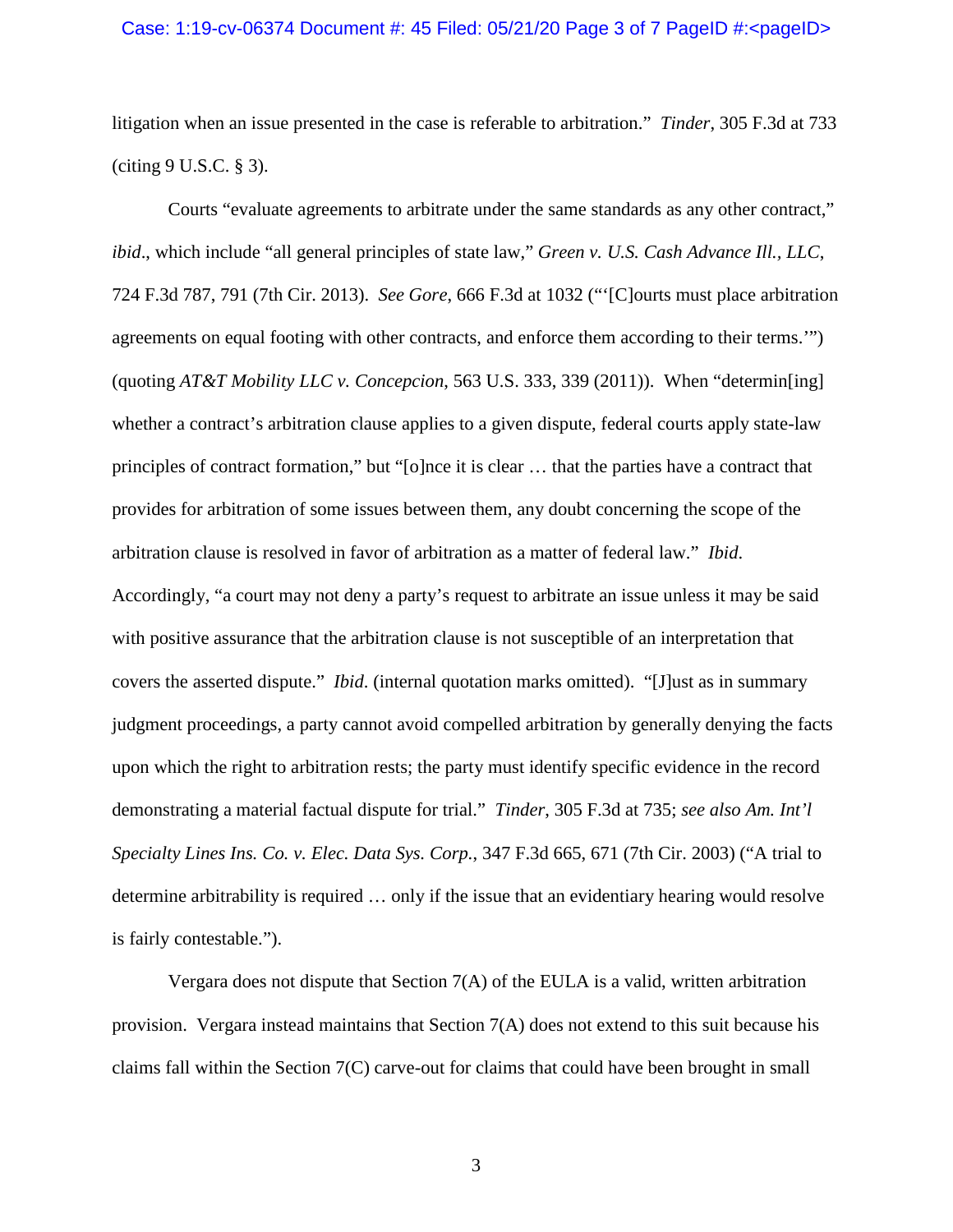claims court. Doc. 24. Nintendo responds that it is up to the arbitrator, not the court, to interpret Sections 7(A) and 7(C) and to determine whether Vergara's claims must be arbitrated. Doc. 17 at 16-20; Doc. 25 at 7-9.

As a general rule, courts rather than arbitrators decide "[t]he question whether the parties have submitted a particular dispute to arbitration, *i.e.*, the '*question of arbitrability*.'" *Howsam v. Dean Witter Reynolds, Inc.*, 537 U.S. 79, 83 (2002) (quoting *AT&T Techs., Inc. v. Commc'ns Workers of Am.*, 475 U.S. 643, 649 (1986)); *see also BG Grp. PLC v. Republic of Argentina*, 572 U.S. 25, 34 (2014) ("[C]ourts presume that the parties intend courts, not arbitrators, to decide what we have called disputes about 'arbitrability.'"); *Duthie v. Matria Healthcare, Inc.*, 540 F.3d 533, 536 (7th Cir. 2008) ("Whether a particular dispute must be arbitrated is generally a question for judicial determination  $\dots$ ."). An exception to the general rule applies where there is a "clear[] and unmistakabl[e]" agreement between the parties that the arbitrator will resolve disputes about arbitrability. *Howsam*, 537 U.S. at 83; *see also Rent-A-Center, W., Inc. v. Jackson*, 561 U.S. 63, 70 (2010) ("An agreement to arbitrate a gateway issue is simply an additional, antecedent agreement the party seeking arbitration asks the federal court to enforce, and the FAA operates on this additional arbitration agreement just as it does on any other.").

Nintendo argues that the EULA's arbitration clause, by incorporating the AAA's Commercial Arbitration Rules, expressly delegates to the arbitrator the parties' disputes concerning the arbitrability of particular claims. Doc. 17 at 17-18. Vergara does not respond to the argument, thereby forfeiting the point. *See G & S Holdings LLC v. Cont'l Cas. Co.*, 697 F.3d 534, 538 (7th Cir. 2012) ("We have repeatedly held that a party waives an argument by failing to make it before the district court. That is true whether it is an affirmative argument in support of a motion to dismiss or an argument establishing that dismissal is inappropriate.") (citations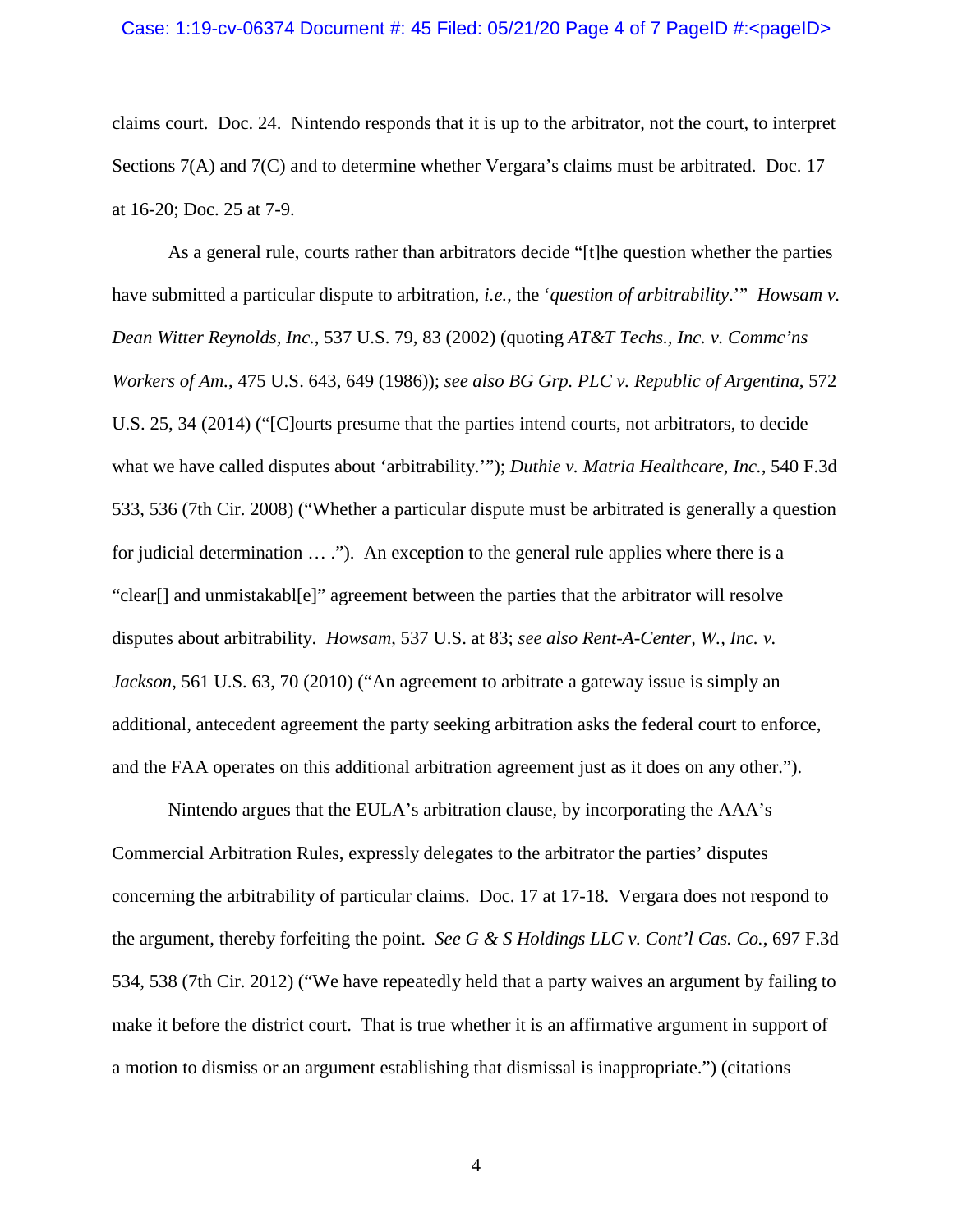omitted); *Alioto v. Town of Lisbon*, 651 F.3d 715, 721 (7th Cir. 2011) ("Our system of justice is adversarial, and our judges are busy people. If they are given plausible reasons for dismissing a complaint, they are not going to do the plaintiff's research and try to discover whether there might be something to say against the defendants' reasoning.") (internal quotation marks omitted).

Nintendo is correct on the merits in any event. As noted, Section 7(A) of the EULA states that claims within its scope "shall be finally settled by binding arbitration administered by the [AAA] in accordance with the provisions of its Commercial Arbitration Rules and the supplementary procedures for consumer-related disputes." Doc. 18 at 7. AAA Rule 7(a), in turn, expressly delegates to the arbitrator questions of arbitrability: "The arbitrator shall have the power to rule on his or her own jurisdiction, including any objections with respect to the existence, *scope*, or validity of the arbitration agreement or to *the arbitrability of any claim or counterclaim*." American Arbitration Association, *AAA Commercial Rule 7(a)*, http://www.adr.org/sites/default/files/CommercialRules\_Web.pdf (last visited May 20, 2020) (emphasis added).

The Seventh Circuit has not decided whether an arbitration agreement's incorporation of the AAA Rules qualifies as a "clear and unmistakable" agreement to arbitrate arbitrability. The eight circuits to have directly addressed the question, though, all answered that question in the affirmative. *See Dish Network L.L.C. v. Ray*, 900 F.3d 1240, 1246 (10th Cir. 2018); *Brennan v. Opus Bank*, 796 F.3d 1125, 1130 (9th Cir. 2015); *Petrofac, Inc. v. DynMcDermott Petrol. Ops. Co.*, 687 F.3d 671, 675 (5th Cir. 2012); *Fallo v. High-Tech Inst.*, 559 F.3d 874, 878 (8th Cir. 2009); *Awuah v. Coverall N. Am., Inc.*, 554 F.3d 7, 11-12 (1st Cir. 2009); *Qualcomm Inc. v. Nokia Corp.*, 466 F.3d 1366, 1373 (Fed. Cir. 2006), *abrogated on other grounds by Henry*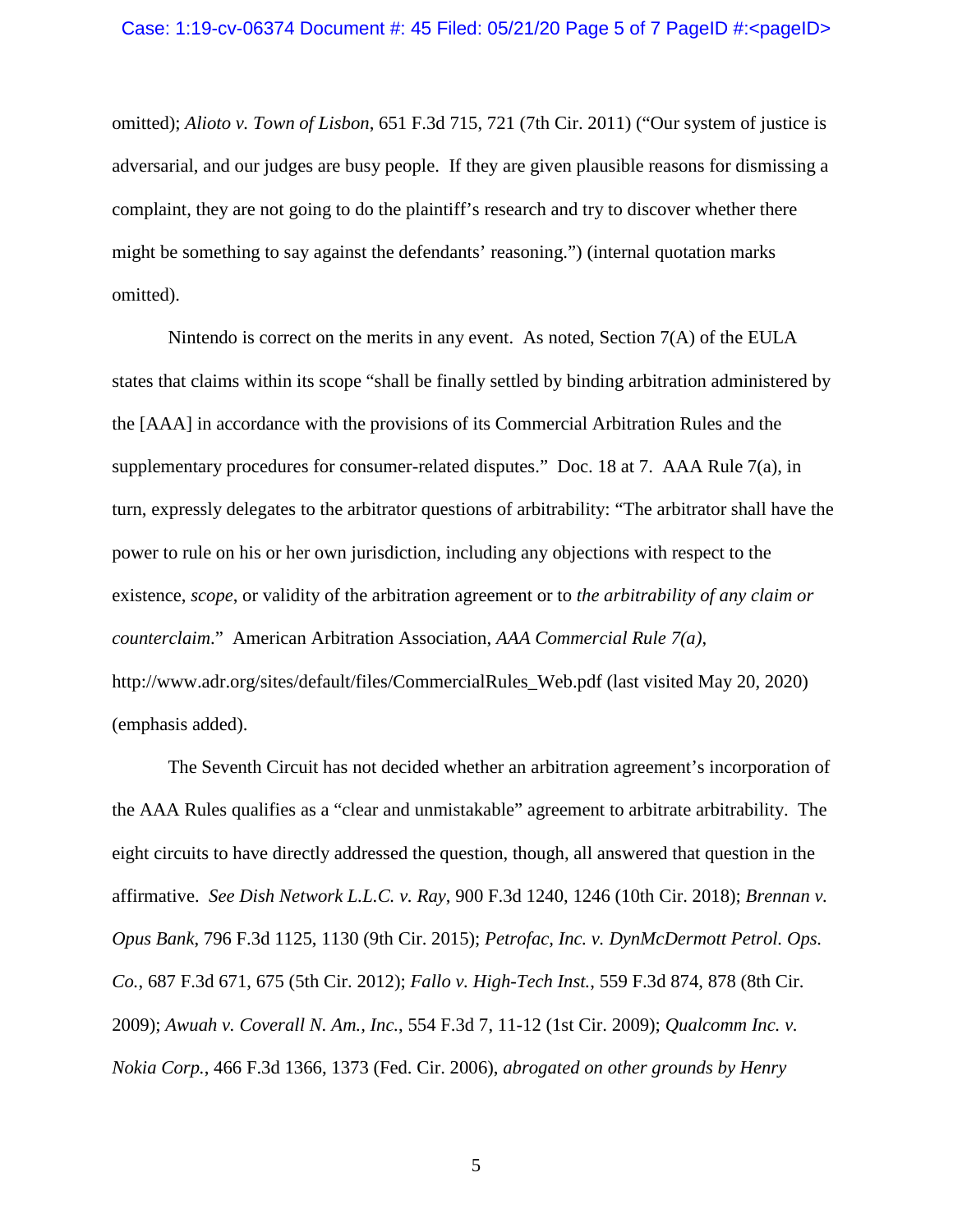*Schein, Inc. v. Archer & White Sales, Inc.*, 139 S. Ct. 524 (2019); *Terminix Int'l Co. v. Palmer Ranch Ltd. P'ship*, 432 F.3d 1327, 1332 (11th Cir. 2005); *Contec Corp. v. Remote Sol. Co.*, 398 F.3d 205, 211 (2d Cir. 2005). This court agrees with the consensus. *See Allscripts Healthcare, LLC v. Etransmedia Tech., Inc.*, 188 F. Supp. 3d 696, 701-02 (N.D. Ill. 2016). Accordingly, by entering into an arbitration agreement that incorporates the AAA Rules, the parties delegated to the arbitrator the question whether Vergara's claims must be arbitrated.

Vergara correctly observes that a party cannot be required to arbitrate a dispute that he has not agreed to submit to arbitration. Doc. 24 at 3 (citing *AT&T Techs.*, 475 U.S. at 648). That principle, however, does not mandate that the court, rather than the arbitrator, decide whether his claims must be arbitrated. Vergara's observation elides the distinction between two separate questions: (1) whether the EULA's arbitration provision covers his claims; and (2) whether that arbitrability question must be decided by the court or the arbitrator. The answer to the second question is that the arbitrator decides—that is, Vergara agreed to arbitrate the scope of the arbitration provision—which means that it is up to the arbitrator to answer the first question. *See Local 744, Int'l Bhd. of Teamsters v. Hinckley & Schmitt, Inc.*, 76 F.3d 162, 165 (7th Cir. 1996) ("We do not mean to say that situations do not exist where it is proper for an arbitrator, and not a court, to decide whether a dispute is arbitrable. The Supreme Court has expressly recognized that parties may agree to 'arbitrate the arbitrability issue.'") (quoting *AT&T Techs.*, 475 U.S. at 648).

### **Conclusion**

Nintendo's motion to compel arbitration is granted. The parties must submit Vergara's claims to arbitration administered by the AAA. This suit is stayed pending resolution of the arbitration. If the arbitrator decides that Vergara's claims are not arbitrable, the court will reopen